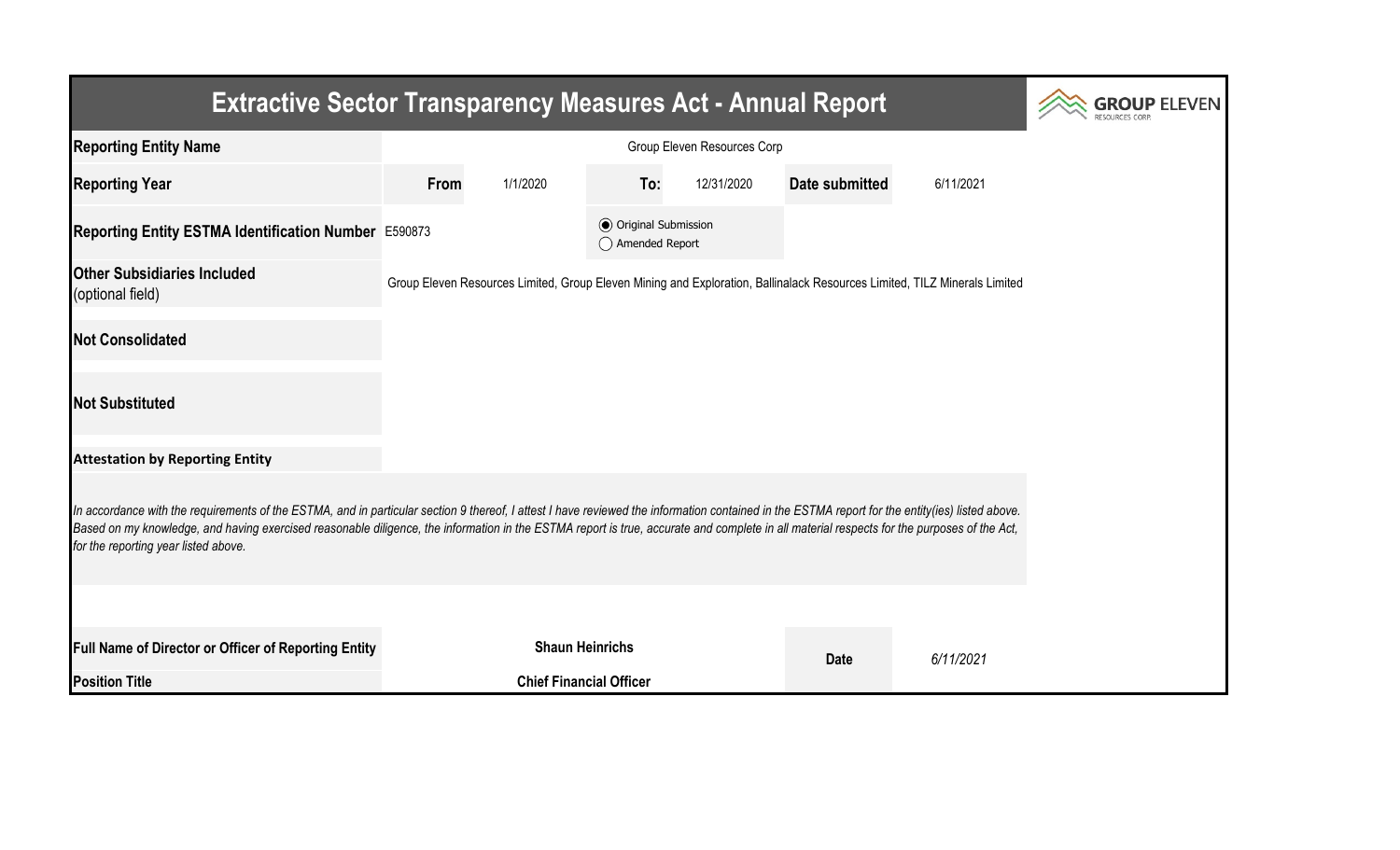| ∣ Extractive Sector Transparency Measures Act - Annual Report <sup>∣</sup> |                                                                                                                                                                                                                                |                                                                                                                  |              |                  |      |                                |                |                  |                                                      |                               |                                        |  |
|----------------------------------------------------------------------------|--------------------------------------------------------------------------------------------------------------------------------------------------------------------------------------------------------------------------------|------------------------------------------------------------------------------------------------------------------|--------------|------------------|------|--------------------------------|----------------|------------------|------------------------------------------------------|-------------------------------|----------------------------------------|--|
| <b>Reporting Year</b>                                                      | From:                                                                                                                                                                                                                          | 1/1/2020                                                                                                         | To:          | 12/31/2020       |      |                                |                |                  |                                                      |                               |                                        |  |
| <b>Reporting Entity Name</b>                                               |                                                                                                                                                                                                                                | <b>Group Eleven Resources Corp</b>                                                                               |              |                  |      | <b>Currency of the Report</b>  | CAD            |                  |                                                      |                               |                                        |  |
| <b>Reporting Entity ESTMA</b><br><b>Identification Number</b>              |                                                                                                                                                                                                                                |                                                                                                                  | E590873      |                  |      |                                |                |                  |                                                      |                               |                                        |  |
| <b>Subsidiary Reporting Entities (if</b><br>necessary)                     |                                                                                                                                                                                                                                |                                                                                                                  |              |                  |      |                                |                |                  |                                                      |                               |                                        |  |
| <b>Payments by Payee</b>                                                   |                                                                                                                                                                                                                                |                                                                                                                  |              |                  |      |                                |                |                  |                                                      |                               |                                        |  |
| <b>Country</b>                                                             | Payee Name <sup>1</sup>                                                                                                                                                                                                        | Departments, Agency, etc<br>within Payee that Received<br>Payments <sup>2</sup>                                  | <b>Taxes</b> | <b>Royalties</b> | Fees | <b>Production Entitlements</b> | <b>Bonuses</b> | <b>Dividends</b> | <b>Infrastructure</b><br><b>Improvement Payments</b> | Total Amount paid to<br>Payee | Notes $3$                              |  |
| Ireland                                                                    | Government of Ireland                                                                                                                                                                                                          | Department of Communications,<br><b>Energy and Natural Resources -</b><br><b>Exploration and Mining Division</b> |              |                  |      | 5,355                          |                |                  |                                                      |                               | 5,355 Converted from Euro - Land Claim |  |
| <b>Additional Notes:</b>                                                   | Amounts are presented in Canadian dollars; However, these amounts were paid in Euro's and translated to Canadian Dollars. For information purposes the average exchange rate of these transactions was 1.53 which is the numbe |                                                                                                                  |              |                  |      |                                |                |                  |                                                      |                               |                                        |  |